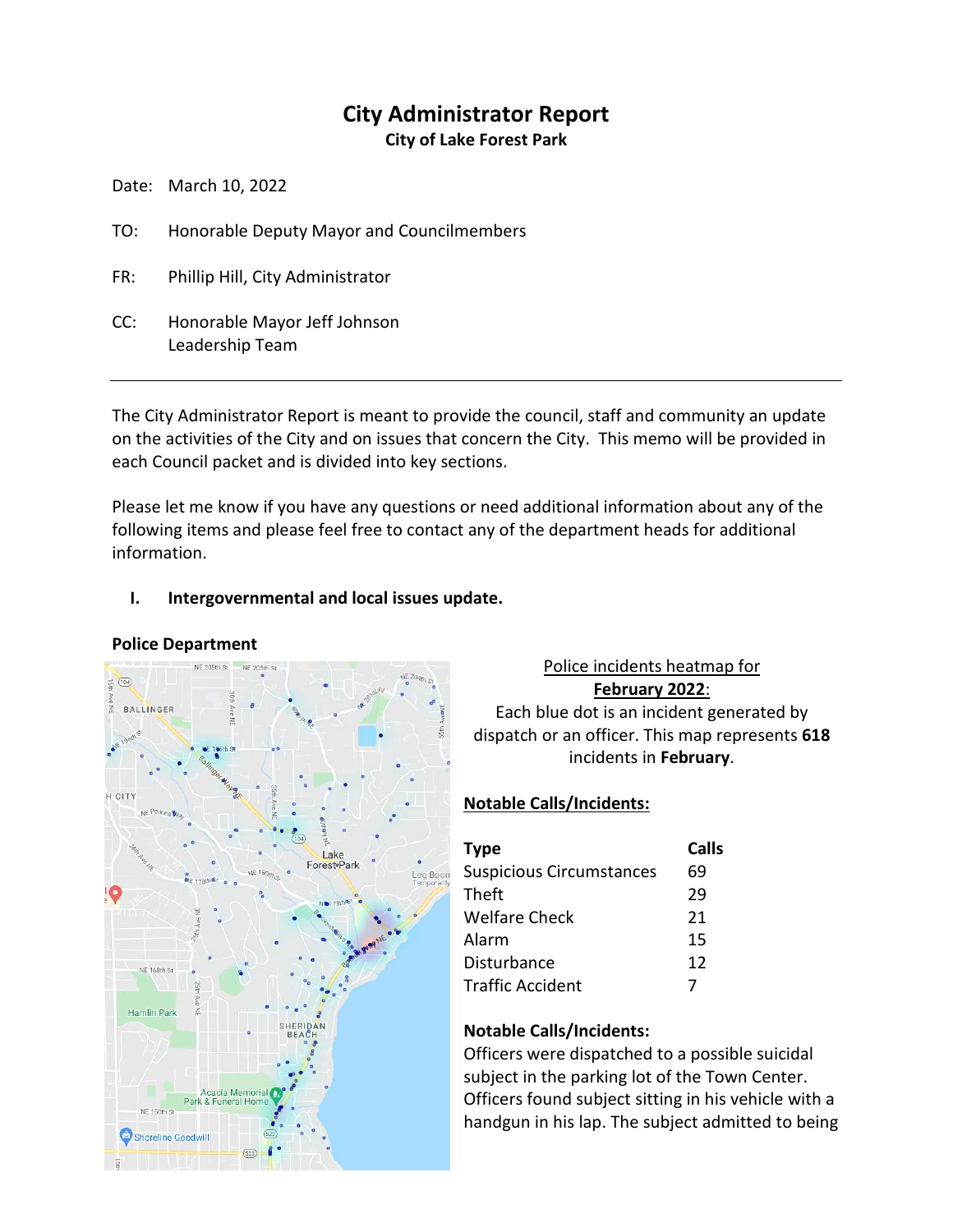suicidal and officers called for medical aid. The subject went to the hospital for evaluation without incident.

Officers have been responding to the recent shooting location for disturbances involving multiple subjects. Most of the incidents have been unwanted subjects at the apartment that are not on the lease.

Bothell police had an incident with a carjacking suspect. The suspect crashed the stolen vehicle he was driving, and when a citizen tried to help, he stole their vehicle. Two more incidents of collisions and carjacking victims (who stopped to help) resulted in the suspect having access to a firearm from one of the victim vehicles. The suspect fled into LFP, where officers pursued the vehicle until it became too dangerous to continue. The suspect collided with another vehicle in Shoreline. This hit and run victim followed the suspect for 20 minutes. The suspect vehicle stopped and then fled on foot, at which time the victim then called 911. He was not located or apprehended.

An elderly subject suffering from dementia who was hallucinating, stated her home was on fire and a child was in the window. Officers contacted the mobile crisis after ensuring subject was safe and secure.

Officers were dispatched to an out of control 8-year-old. Officers assisted the family, and the child was taken to Children's Hospital by family members.

Officers assisted Edmonds PD with a missing endangered child, who had left during the school session. After several hours of searching and obtaining emergency cell phone location data, an LFP officer located the child walking down a street. He was reunited with their father, who was taking them to Children's hospital.

There was a recent catalytic converter theft, and two stolen vehicle recoveries. In one of the stolen vehicles, the vehicle had crashed into a resident's fence and a few bullet casings were found inside. A suspect also gained access to a secure mailbox unit at an apartment complex. The suspect pried open the secure unit and stole mail.

A daughter called her elderly grandmother several times over a span of several days, attempting to reach her grandfather. After approximately one week, the family went to the home and discovered the grandfather had been deceased for several days. Officers assisted the family with the grandmother who was also suffering from serious medical issues.

#### **II. Internal City Information**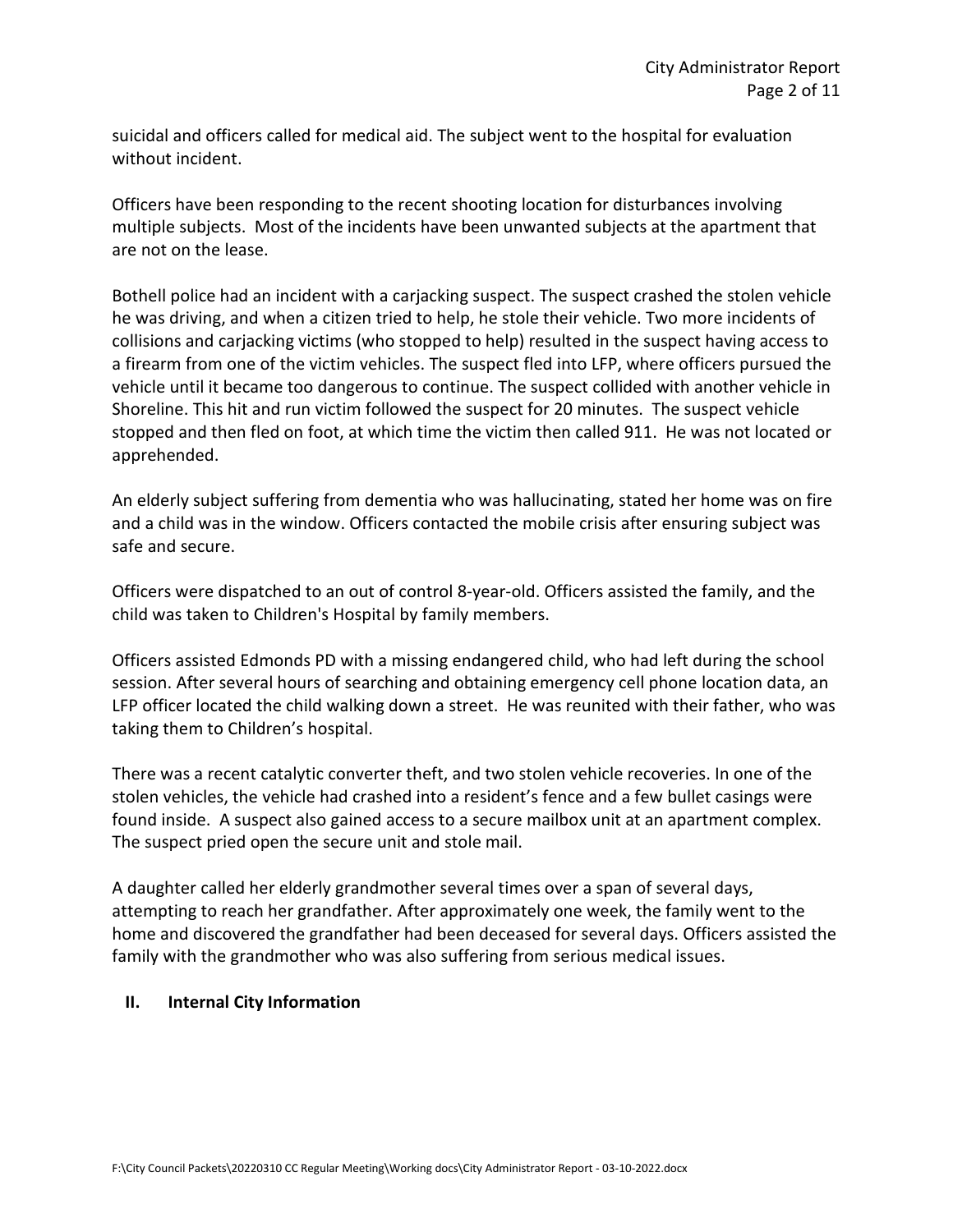#### **Information Technology Department**

A major server room upgrade replacing the core switch was recently completed. The capital project was to upgrade the past end of life core switch that was currently in place, but also to organize the cabling and make sure all cables were accurately labeled on that entire server rack. The before and after pictures say it all. A big thank you to the KDH Consulting team for the incredible job they are doing as the City's IT Consultant.





# **Municipal Services Department Passport Services**

During the month of January, we processed 259 passports with 180 photos, for a total revenue of \$11,945. For the month of February, we processed 262 passports with 186 photos for a total revenue of \$12,146.

| Month           | <b>Passport Revenue</b> | <b>Photo Revenue</b> | Total    |
|-----------------|-------------------------|----------------------|----------|
| January         | \$9,065                 | \$2,880              | \$11,945 |
| <b>February</b> | \$9,170                 | \$2,976              | \$12,146 |

# **Records Requests**

For 2021 we processed 94 regular public records requests. The police department processed 103 records requests for a total of 197 public records requests. For 2022, so far, we have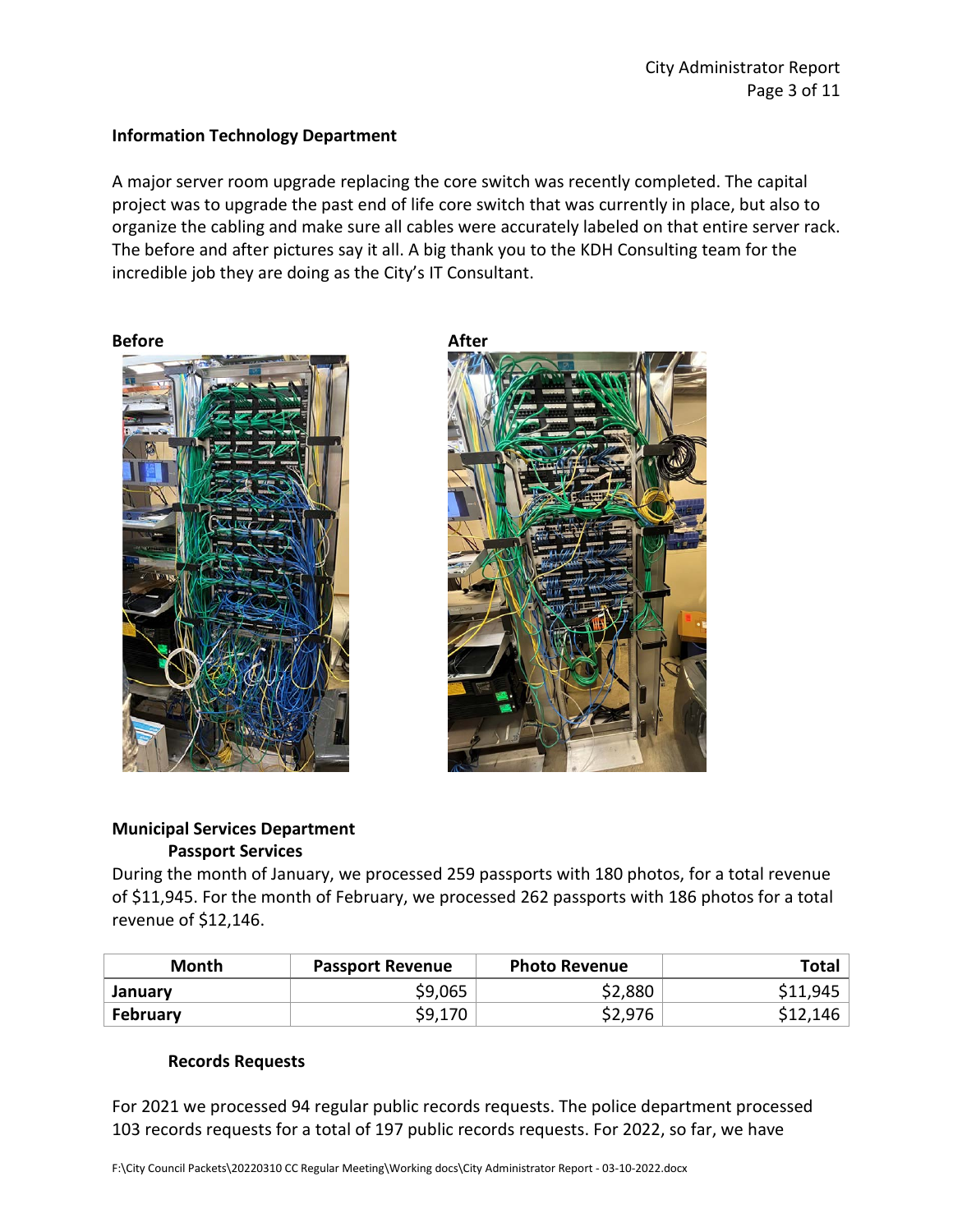received 26 public records requests, and the police department has received 24 requests for a total of 40 requests.

#### **Public Works Department**

Public Works crews tackled the project of cleaning the tennis courts at Horizon View Park. What a difference between the before and after images. Many thanks to the crews that worked hard to create an inviting place to play.



**Before After**

#### **III. Council Information**

- The five city RADAR consortium (Bothell, Kenmore, Kirkland, Lake Forest Park & Shoreline), is exploring how this program may be expanded to address the growing need for crisis navigator support in the north end of King County.
- The same five city consortium is also researching options to provide a Regional Crisis Clinic in the north end of King County to provide intake services for persons experiencing crisis. This endeavor is part of the City's 2022 Legislative Agenda.
- A consortium of cities including Kenmore (lead agency), Kirkland, Lake Forest Park and Shoreline were awarded two grants through King County to support a feasibility study for a regional aquatic center to be centrally located between the member cities, providing an underserved need in north King County.
- Through the King County Conservation Futures Tax committee, the City of Lake Forest Park has been recommended to receive up to \$625,000 in funds to be allocated to the recently purchased lake front property. A portion of these funds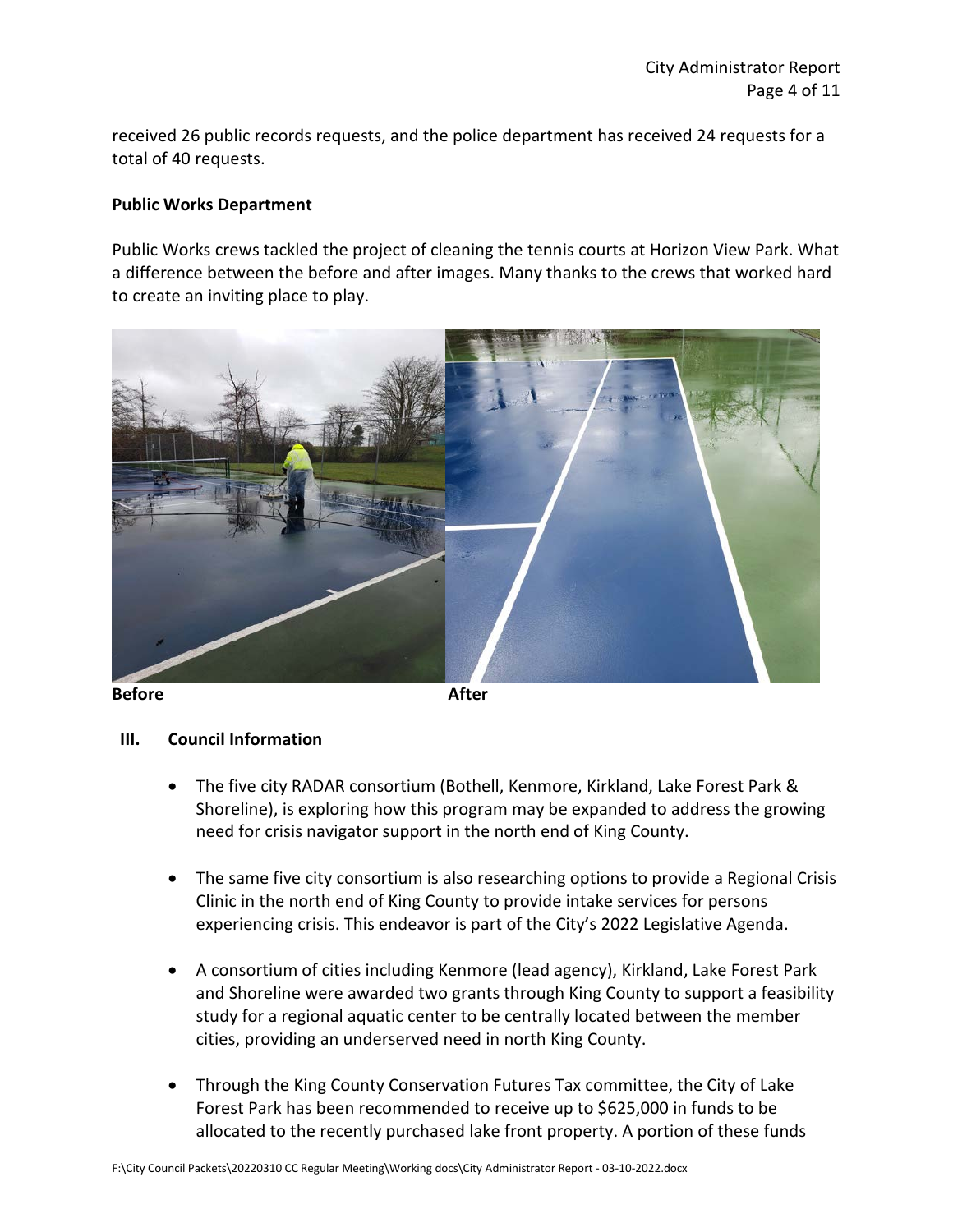could be allocated to fund the public planning and design process. Final approval of this allocation is part of the King County budget process that the Administration will be following over the next several months.

#### **IV. Response to Citizen and Council Comments**

• The city building official received a call from the Puget Sound Air Agency Lead Inspector Kim Wells concerning the air quality at the Acacia Funeral Home. An open enforcement action is underway, and there are a number of enforcements. Site visits and further investigation are next for the agency.

#### **V. Contract Reporting**

#### **VI. Legislative Update**

The following bills remain under consideration. The Legislative session ends at midnight on March 10, 2022.

*Bills that continue to be under consideration:*

- **GMA Planning – Eight to Ten Years:** [House Bill 1241,](https://app.leg.wa.gov/billsummary?BillNumber=1241&Initiative=false&Year=2021) sponsored by Rep. Davina Duerr (D-Bothell), pushes out the revision cycle for comprehensive plans updates from 8 to 10 years. This is a carry-over bill from the 2021 legislative session and has been heavily negotiated by AWC and WSAC, both of which support the bill. In addition to changing the revision cycle, the bill subjects the largest and fastest growing counties and cities within these counties to a 5-year check-in on key comprehensive plan elements, including housing, greenhouse gas, and vehicle miles traveled reductions (established in House Bill 1099). The bill provides a 6-month extension on the deadline for comprehensive plan updates for the first cycle of counties up for revision: King, Kitsap, Pierce, and Snohomish Counties. The bill was approved by the House by a vote of 55-43. The Senate advanced the bill out of the Senate Housing & Local Government Committee with no amendments, on a partyline vote and has been referred to the Rules Committee for further consideration.
- **Planning for Climate Change within the GMA:** [House Bill 1099,](https://app.leg.wa.gov/billsummary?BillNumber=1099&Initiative=false&Year=2021) sponsored by Rep. Davina Duerr (D-Bothell), adds climate change mitigation as a goal of the Growth Management Act and establishes a climate change and resiliency element within the GMA. Most provisions only apply to the largest and fastest growing cities within the following counties: King, Pierce, Snohomish, Clark, Benton, Spokane, Thurston, Whatcom, and Kitsap Counties. Affected jurisdictions must include a greenhouse gas data(GHG) emissions reduction sub-element within the climate change and resiliency element established in the bill. The sub-element requires impacted jurisdictions to plan for specific actions that will reduce GHG emissions and vehicle miles traveled (VMT) within the jurisdiction. All jurisdictions fully planning under the GMA are also required to plan for climate resiliency; however, the bill was amended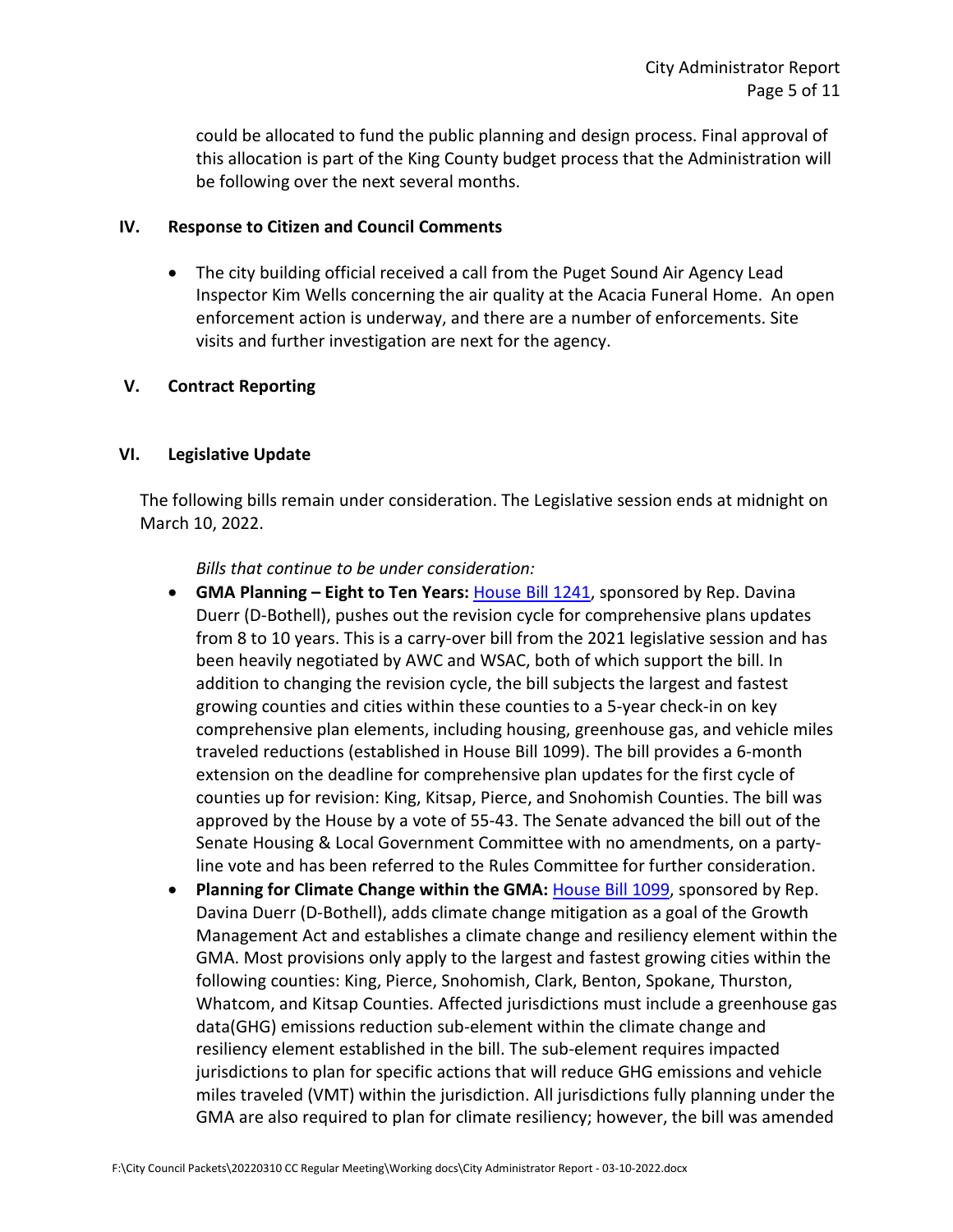to allow existing and future FEMA Hazard Mitigation Plans to fulfill this requirement, which many local governments already have in place. Notably, the bill does not include a funding contingency clause which is of concern to local governments. Funding is needed to ensure locals are provided resources to complete the new planning requirements. The bill advanced out of the Senate Housing and Local Government Committee, and is scheduled to be voted on by the Senate Ways & Means Committee prior to the February 28<sup>th</sup> fiscal committee cutoff deadline.

- **Accessory Dwelling Units - Mandates:** [House Bill 1660,](https://app.leg.wa.gov/committeeschedules/Home/Document/238545#toolbar=0&navpanes=0) sponsored by Rep. Sharon Shewmake (D-Bellingham), as currently drafted, requires jurisdictions to allow one attached and one detached ADU on all lots of 4,500 SF or more in single-family zones. The bill also limits impact fees on ADUs to 50% of what would be imposed on a similar-sized principal unit, eliminates off-street parking requirements within  $\frac{1}{4}$ mile of a major transit center, eliminates owner-occupancy requirements unless the ADU is used as a short-term rental or the owner chooses to rent the unit at less than 80% AMI, and establishes new minimum square footage requirements for ADUs. After significant debate on the bill [\(click here](https://www.tvw.org/watch/?clientID=9375922947&eventID=2022021361&startStreamAt=2806&stopStreamAt=4365) to watch), the Senate Housing & Local Government Committee approved the bill with one amendment clarifying that jurisdictions are not liable for enforcing HOA codes pertaining to ADUs. It is now in the Senate Rules Committee. [Click here](https://lawfilesext.leg.wa.gov/biennium/2021-22/Pdf/Amendments/Senate/1660-S.E%20AMS%20HLG%20S4928.1.pdf) to view the most recent version of the bill.
- **SEPA Exemption for Housing:** [Senate Bill 5818,](https://app.leg.wa.gov/billsummary?BillNumber=5818&Initiative=false&Year=2021) sponsored by Sen. Jesse **Salomon** (D-Shoreline), would limit SEPA and other appeals for implementation of Housing Action Plans and other housing-related actions to increase residential building capacity. The Senate approved the bill 44-5. The House Environment & Energy Committee approved the bill with no amendments, and it is currently in the House Rules Committee. However, bill proponents have indicated that the bill will likely be further amended if it advances to be voted on by the ensure House of Representatives.
- **REET Incentive for Density:** [House Bill 1157,](https://app.leg.wa.gov/billsummary?BillNumber=1157&Initiative=false&Year=2021) sponsored by Rep. Jessica Bateman (D-Olympia), would offer jurisdictions a portion of the state real estate excise tax for modifying local codes to increase density. Cities would have the authority to designate one or more REET density incentive zones within certain parameters. Dwelling units that are then constructed within the zone would be eligible for a share of the state REET. Last year, HB 1157 passed the House by a vote of 93-4, but ultimately failed to pass. While this bill has not seen action this year, it was recently moved to the House floor calendar and could be voted on at any time. This bill could be considered necessary to implement the budget, therefore does not need to follow cutoff deadlines.

# • **Clarifying Police Reform Proposals**

*Bills that continue to be under consideration:*

• **Use of bean bags:** [House Bill 1719,](https://app.leg.wa.gov/billsummary?BillNumber=1719&Year=2021&Initiative=false) sponsored by Rep. Dan Bronoske (D-Tacoma), clarifies that bean bags, rubber bullets, and other non-penetrative munitions can be used as a de-escalation tactic. Under current law, .50 caliber shotguns used to deploy less than lethal rounds are on the list of 'military equipment' that is not allowed for use by Peace Officers under HB 1310, passed in 2021. This bill was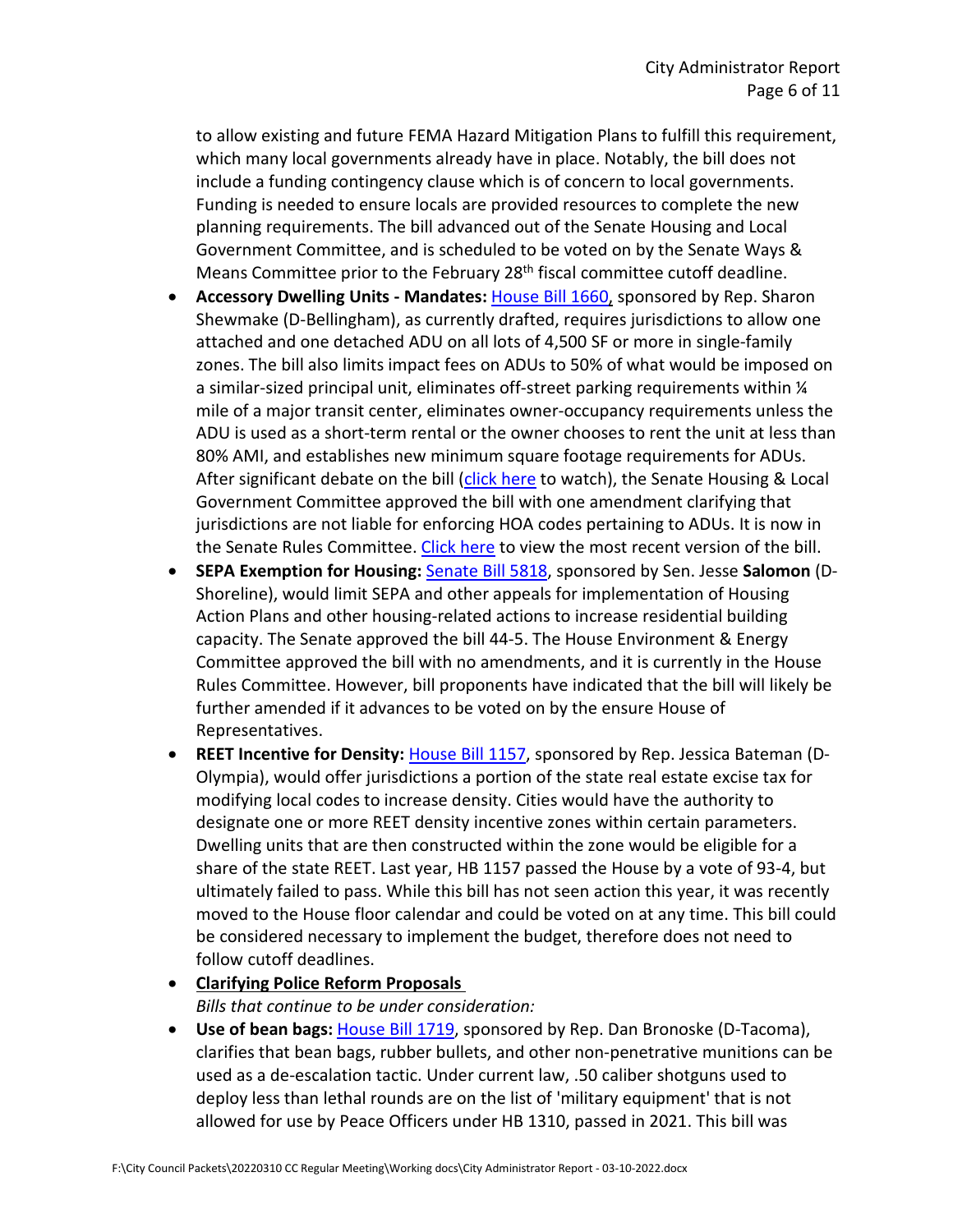written in collaboration with HB 1310 sponsors and law enforcement in response to oversight when drafting police reform legislation. There is extensive support by Law Enforcement agencies as well as community members and proponents of HB 1310. The bill passed the House by a vote of 95-0, and the Senate approved the bill 49-0 with no amendments. The bill will advance to the Governor's Office to be signed into law.

- **Community Caretaking Function:** [House Bill 1735,](https://app.leg.wa.gov/billsummary?BillNumber=1735&Initiative=false&Year=2021) sponsored by Rep. Jesse Johnson (D-Federal Way), would clarify that deadly force may be used in the face of an immediate threat of serious injury against the officer or another individual and that physical force would be allowed under limited circumstances to ensure the safety of officers when taking a person into custody for civil or forensic commitment. It eliminates the broad provision regarding enforcement of a court order and more narrowly authorizes physical force in specific circumstances. It also modifies the provision allowing a peace officer to use physical force to the extent necessary to take a minor into protective custody by removing references to specific statutes. Instead, an officer may do so when "authorized or directed by statute." The bill has maintained extensive support in both the House and Senate from Law Enforcement agencies, cities and counties, non-profits, and community members. On January 28, the bill passed out of the House by a vote of 90-5 and the Senate approved the bill 49-0 with no amendments. The bill will advance to the Governor's Office to be signed into law.
- **Vehicular Pursuits:** [Senate Bill 5919,](https://lawfilesext.leg.wa.gov/biennium/2021-22/Pdf/Bills/Senate%20Bills/5919-S.pdf?q=20220204130136) sponsored by Sen. Kevin Van De Wege (D-Sequim), addresses when vehicular pursuits are permitted by law enforcement. The bill has gone through significant changes throughout session and was once again amended by a striking amendment, which rewrites all sections of the bill and was voted out of the House Public Safety Committee. The language that defines how a pursuit is authorized continues to be extremely controversial among police reform advocates and many democrat legislators. The latest version of the bill and summary [of changes can be found here.](https://app.leg.wa.gov/committeeschedules/Home/Document/243789#toolbar=0&navpanes=0) Below are highlights of the changes:
- As passed out of the Senate, pursuit was authorized in cases where the individual "poses a public safety risk" rather than is an "imminent threat to the safety of others." In the latest version, the definition was changed to "a threat of serious injury or death to another person."
- The current version of the bill also restores the standard of "reasonable suspicion," rather than "probable cause," for an officer to engage in a vehicular pursuit however unlike the previous version, limits pursuits to when there is "reasonable suspicion" that a person in the vehicle has committed or is committing a violent offense, escape offense, or driving under the influence offense.
- The current version of the bill includes requiring supervisory oversight of the pursuit, rather than supervisory control of the pursuit, as provided in current law and the previous version of the bill.
- The bill is currently in the House Rules Committee.
- **Defining Use of Force***:* [House Bill 2037,](https://app.leg.wa.gov/billsummary?BillNumber=2037&Initiative=false&Year=2021) sponsored by Rep. Roger Goodman (D-Seattle), has been identified as the preferred vehicle for the definition of "use of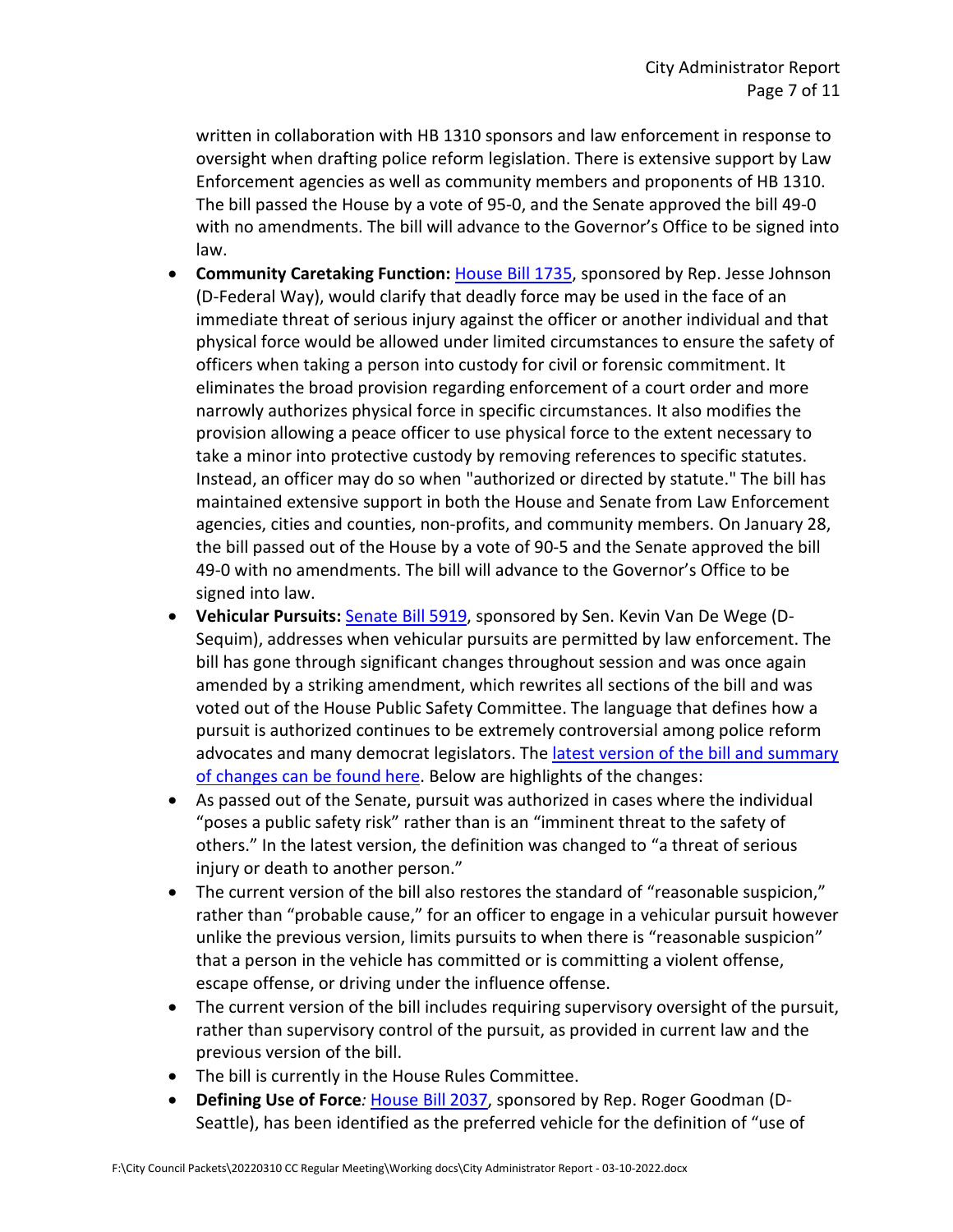physical force". HB 2037 defines "Physical force" as any act reasonably likely to cause physical pain or injury or any other act exerted upon a person's body to compel, control, constrain, or restrain the person's movement. Physical force does not include pat-downs, incidental touching, verbal commands, or compliant handcuffing where there is no physical pain or injury. The bill states that physical force can be used to protect against a criminal offense when there is probable cause that that the person has committed, is committing, or is about to commit an offense, and to prevent a person from intentionally fleeing or stop a person who is intentionally and actively feeling a lawful temporary investigative detention, provided that the person has been given notice that he or she is being detained. The bill is currently in the Senate Rules committee.

• **Co-Responder Training Program**: [Senate Bill 5644](https://lawfilesext.leg.wa.gov/biennium/2021-22/Pdf/Bills/Senate%20Bills/5644-S.pdf?q=20220209081112) establishes a co-responder learning academy in 2022 for individuals working in co-response programs to convene for training, networking, and sharing of best practices, including track offerings for different-sized jurisdictions and police-, fire-, and emergency medical services-based co-response programs. Four to six learning sites, where individuals interested in co-response can spend a day learning with an experienced co-response team, would be established across the state. The Department of Health is also directed to develop a certification specific to behavioral health professions working in the co-response field. Sen Wagoner sponsored [a substitute bill](https://app.leg.wa.gov/committeeschedules/Home/Document/239840#toolbar=0&navpanes=0) that would direct the University of Washington to take over the responsibilities previously given to WASPC in this bill, including collaborating with stakeholders and developing an assessment of capacities and shortfalls. The substitute bill would also delay deadlines to 2023 and adds peer counselors to the list of participating entities. The bill was approved by the Senate unanimously and is now in the House Rules committee.

#### • **Environment**

*Bills that continue to be under consideration:*

- **Strengthening Energy Codes:** [House Bill 1770,](https://app.leg.wa.gov/billsummary?BillNumber=1770&Year=2021&Initiative=false) sponsored by Rep. Davina Duerr (D) at the request of Governor Inslee, would have done the following 1) implemented a *net-zero ready* requirement for all new construction beginning in 2034, meaning each project must reduce energy use by 80%, use all-electric equipment and appliances, implement electrical panel capacity and wiring for solar panels, and incorporate electric vehicle charging and battery storage, 2) allow local jurisdictions to adopt a new statewide 'reach code' for residential construction which cities, towns, and counties are currently preempted from doing. On February 23, the bill was amended and voted out of the Senate Environment, Energy & Technology Committee. The amended version of the bill removes the *net-zero ready* requirements and now only pertains to 'reach codes.' The bill will now proceed to the House Rules Committee.
- **Reducing Greenhouse Gas Emissions in Buildings:** [Senate Bill 5722,](https://app.leg.wa.gov/billsummary?BillNumber=5722&Year=2021&Initiative=false) sponsored by Sen. Joe Nguyen (D- White Center), would build upon the Clean Buildings Act to create new tiers of performance standards for buildings between 20,000-49,999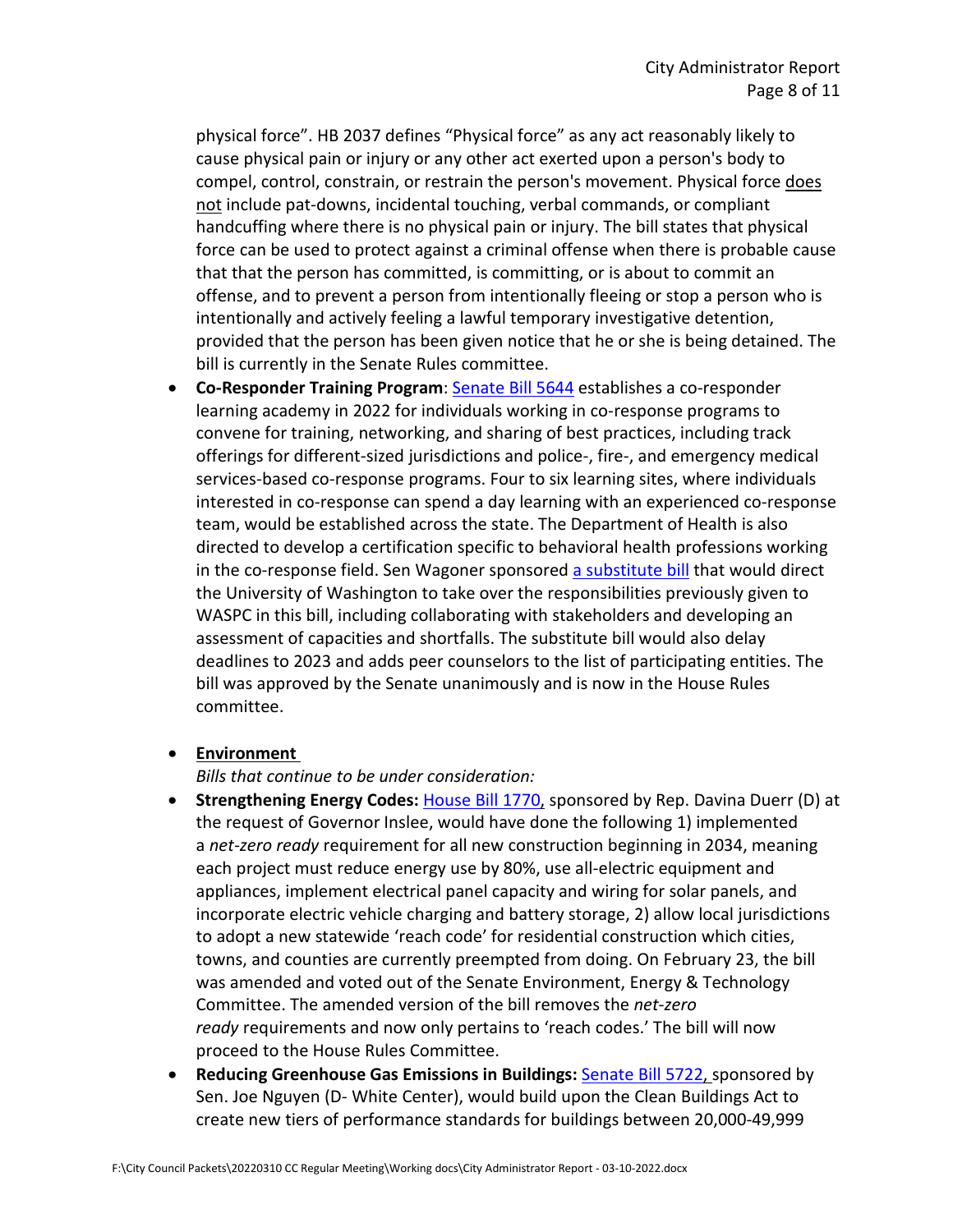square feet. Since introduction, the bill has been significantly amended to neutralize a majority of stakeholder concerns. On February 25, the bill had a public hearing in the House Appropriations Committee.

- **Organics Recycling:** [House Bill 1799,](https://app.leg.wa.gov/billsummary?BillNumber=1799&Initiative=false&Year=2021) sponsored by Rep. Joe Fitzgibbon (D-West Seattle) aims to reduce food and yard waste in landfills by 75% by 2030. To achieve this goal, the bill would place several new requirements on local governments. AWC has published an updated article on the impacts to local governments, which can be found [here.](https://wacities.org/news/2022/02/04/organics-mandate-bill-changes-and-improves-in-committee) The bill is scheduled for a public hearing on February 26 and a vote out of Committee on February 28.
- **Zero-Emission Outdoor Power Equipment:** [House Bill 1918,](https://app.leg.wa.gov/billsummary?BillNumber=1918&Year=2021&Initiative=false) sponsored by Rep. Nicole Macri (D-Seattle) as introduced would have prohibited state agencies and local governments from purchasing outdoor power equipment that is not zeroemission beginning in 2025. Covered equipment would have included items such as leaf blowers, wood chippers, and snow blowers. On February 25, the bill was amended and voted out of the House Finance Committee. The amendments significantly narrowed the bill, removing the requirement that state agencies and local governments must only purchase zero-emission outdoor power equipment and effectively is now only a sales and use tax exemption for zero emission outdoor power equipment.

#### • **General Government**

*Bills that continue to be under consideration:*

- Prejudgment Interest Costs: **[Senate Bill 5155](https://app.leg.wa.gov/billsummary?BillNumber=5155&Initiative=false&Year=2021)**, sponsored by Sen. Patty Kuderer (D-Bellevue), as introduced would have allowed interest on judgments for tortious conduct to begin to accrue from the date on which a person suffers an injury or loss. For a city, that means interest would have began to accrue before a claim was filedand before a city was made aware of the injury or loss. The Senate amended the bill to exempt public agencies and approved it 31-18. The House Committee on Civil Rights & Judiciary, however, amended the bill to add public agencies back into the bill. In this form, the bill is problematic for all public agencies. The bill was voted out of the House Appropriations committee and is headed to House Rules.
- **Open Public Meeting Act:** [House Bill 1329,](https://lawfilesext.leg.wa.gov/biennium/2021-22/Pdf/Bills/House%20Bills/1329-S.E.pdf?q=20220115123122) sponsored by Rep. Emily Wicks (D-Everett), was approved by the House by a vote of 79-16. This week, the Senate State Government and Elections Committee [significantly amended](https://app.leg.wa.gov/committeeschedules/Home/Document/244269#toolbar=0&navpanes=0) the bill. A significant portion of the amended language came from another OPMA proposal, [HB 1056,](https://app.leg.wa.gov/billsummary?BillNumber=1056&Initiative=false&Year=2021) which died earlier this session. The amended version of HB 1329 allows any public agency, which held at least some public meetings remotely prior to March 1, 2021, may continue to do so with no declared state of emergency. Although the Governor [announced](https://medium.com/wagovernor/covid-19-trends-give-leaders-confidence-to-look-towards-next-phase-of-pandemic-response-a46340dd2997) a less restrictive phase of the COVID-19 response to go into effect March 21, the [OPMA proclamation](https://www.governor.wa.gov/sites/default/files/proclamations/proc_20-28.15.pdf) will still be in place. However, once the Governor terminates the state of emergency or lifts the OPMA proclamation, this bill provides local governments the option to continue holding remote meetings. The bill has been referred to the Senate Rules Committee for further consideration.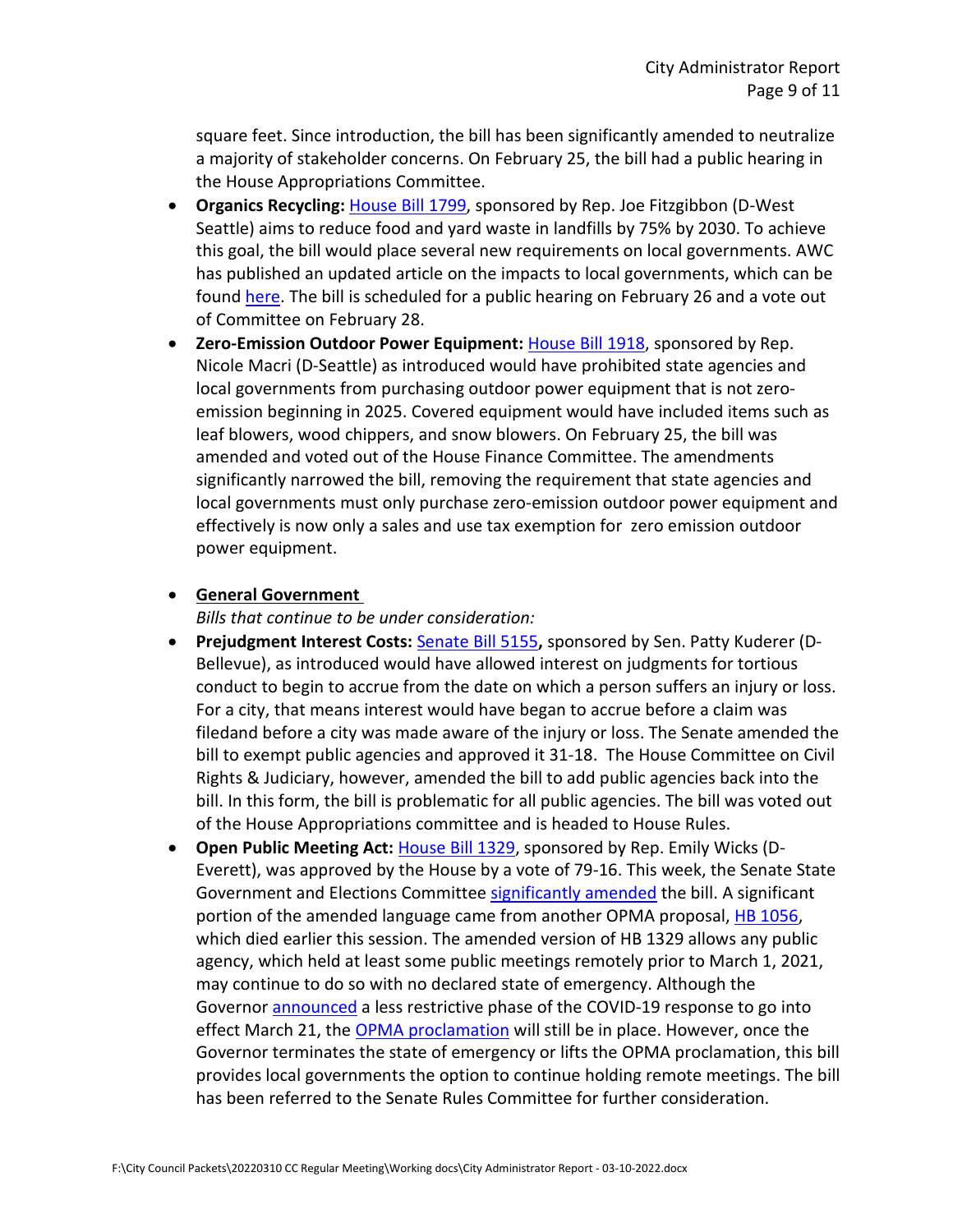• **Consolidated Local Permit Review Processes:** [Senate Bill 5964,](https://app.leg.wa.gov/billsummary?BillNumber=5964&Year=2021&Initiative=false) sponsored by Sen. Mark Mullet (D-Issaquah), takes a different approach to streamlining permits. Notably, this bill would provide funding for local governments and highlights the need for new tools to support the complex planning policies that go beyond building codes as well as funding to help local governments convert from paper processes to electronic. Other provisions of the bill include exempting certain site permit alterations and the creation of a work group to study software to support online permitting. The Senate approved the bill 49-0. The House Local Government [further](https://app.leg.wa.gov/committeeschedules/Home/Document/244521#toolbar=0&navpanes=0)  [amended](https://app.leg.wa.gov/committeeschedules/Home/Document/244521#toolbar=0&navpanes=0) the bill. It has been referred to the House Rules Committee for further consideration.

#### **VII. Community Events**

#### **VIII. Upcoming City Sponsored Events**

#### **IX. Meetings Calendar**

**[Planning Commission Meeting \(virtual meeting\)](https://www.cityoflfp.com/Calendar.aspx?EID=2290&month=3&year=2022&day=4&calType=0)** [More Details](https://www.cityoflfp.com/Calendar.aspx?EID=2290&month=3&year=2022&day=4&calType=0)

**[North King County Coalition on Homelessness](https://www.cityoflfp.com/Calendar.aspx?EID=2266&month=3&year=2022&day=4&calType=0)** March 10, 2022, 1:00 PM - 3:00 PM [More Details](https://www.cityoflfp.com/Calendar.aspx?EID=2266&month=3&year=2022&day=4&calType=0)

# **[City Council Work Session Meeting](https://www.cityoflfp.com/Calendar.aspx?EID=2182&month=3&year=2022&day=4&calType=0)**

March 10, 2022, 6:00 PM - 7:00 PM [More Details](https://www.cityoflfp.com/Calendar.aspx?EID=2182&month=3&year=2022&day=4&calType=0)

**[City Council Regular](https://www.cityoflfp.com/Calendar.aspx?EID=2194&month=3&year=2022&day=4&calType=0) Business Meeting** March 10, 2022, 7:00 PM - 9:00 PM [More Details](https://www.cityoflfp.com/Calendar.aspx?EID=2194&month=3&year=2022&day=4&calType=0)

# **[City Council Budget & Finance Committee Meeting](https://www.cityoflfp.com/Calendar.aspx?EID=2216&month=3&year=2022&day=4&calType=0)**

March 17, 2022, 6:00 PM - 7:30 PM [More Details](https://www.cityoflfp.com/Calendar.aspx?EID=2216&month=3&year=2022&day=4&calType=0)

#### **[City Council Committee of the Whole Meeting](https://www.cityoflfp.com/Calendar.aspx?EID=2227&month=3&year=2022&day=4&calType=0)** March 21, 2022, 6:00 PM - 7:30 PM [More Details](https://www.cityoflfp.com/Calendar.aspx?EID=2227&month=3&year=2022&day=4&calType=0)

# **[Parks and Recreation Advisory Board Meeting \(virtual meeting\)](https://www.cityoflfp.com/Calendar.aspx?EID=2158&month=3&year=2022&day=4&calType=0)** March 23, 2022, 7:00 PM - 8:30 PM [More Details](https://www.cityoflfp.com/Calendar.aspx?EID=2158&month=3&year=2022&day=4&calType=0)

F:\City Council Packets\20220310 CC Regular Meeting\Working docs\City Administrator Report - 03-10-2022.docx